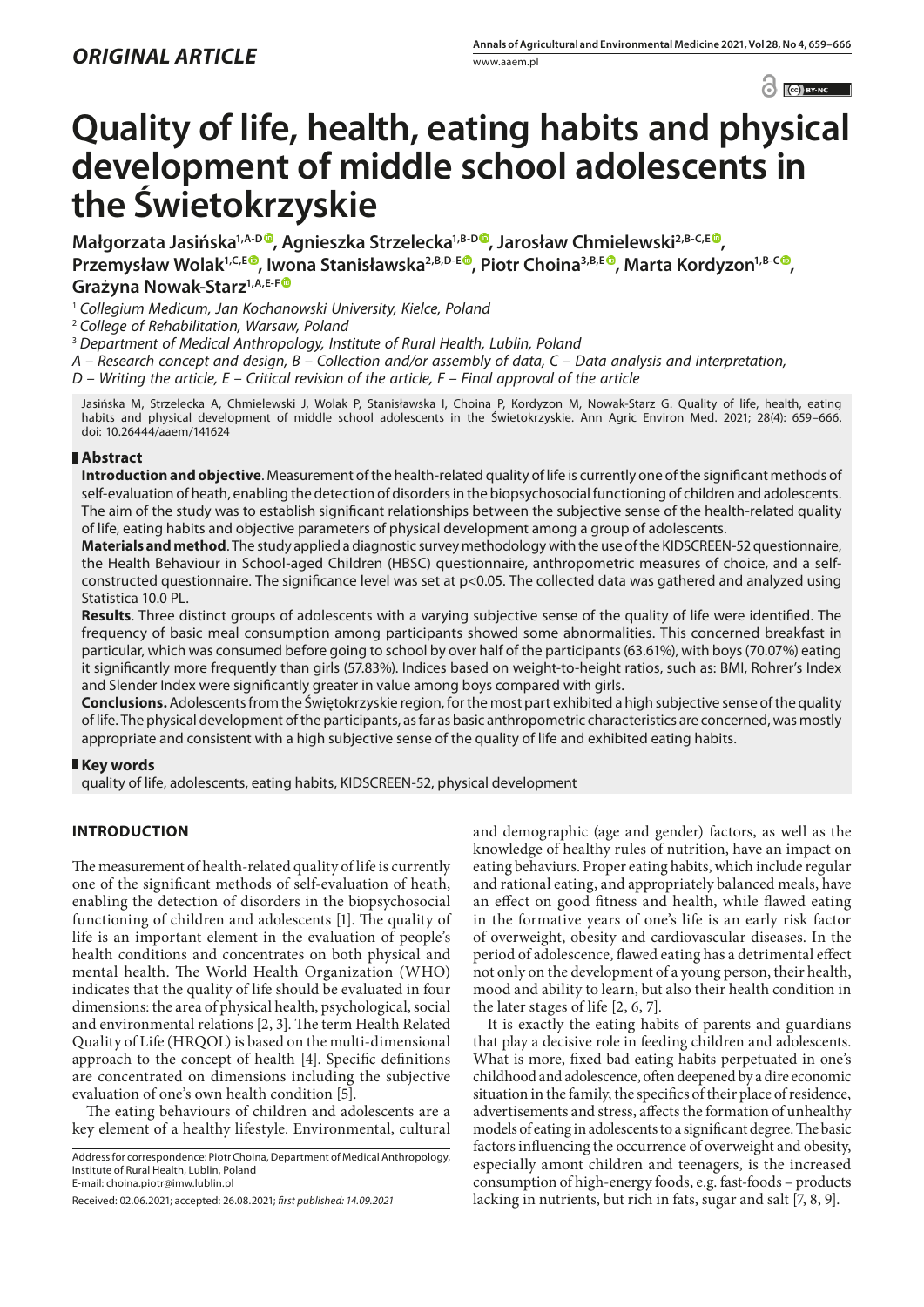Development is an inherent element of every living organism and is subject to constant transformation, while the pace of these changes depends on such factors as: lifestyle, outside environmental conditions, and individual genetic properties. Healthy development and eating habits determine health and the sense of a good quality of life, which is particularly important in the younger generation in the context of the health of future generations [9, 10].

The KIDSCREEN general measures of health-related quality of life amont children and adolescents were developed as part of the European project: Screening and Promotion for *Health-related Quality of Life in Children and Adolescents* – A European Public Health Perspective. The physical, mental, social, psychological and behavioural aspects of well-being were distinguished as components. Emphasis was placed on the multidimensional nature of the quality of life, as well as the subjective evaluation of one's own well-being [1, 6, 11–15].

### **OBJECTIVE**

The aim of the study was to establish the relationship between the subjective sense of the quality of life related to health, eating habits and objective parameters of physical development amongst a group of adolescents.

#### **MATERIALS AND METHOD**

In Poland, when it comes to the postulates of the subsequent editions of the National Health Programme, the effects of monitoring the lifestyle and physical development of children and adolescents are believed to be an important indicator of the quality of life in health, and a significant element of its promotion. As is known, social gradients are invariably connected with the state of health, and living conditions reflect the scale of improvement or deterioration of the conditions of the ontogenetic development of a population at developmental age. There are disparities in Poland in the health of children and adolescents which are caused by living in different material and environmental conditions, and geographical regions. The afore-mentioned phenomena are decidedly more frequent in the area of the so-called Poland B, meaning the eastern block, which encompasses the Podlaskie, Lubelskie, Podkarpackie, Świętokrzyskie, and Warmińsko-Mazurskie provincves.

For the purposes of the study, it was arbitrarily decided to select one of the provinces of the so-called Poland B before a random selection was made, and each record in the database which held the names of the provinces was coded with a unique ID number as a blinded trial. The procedure was performed based on a random choice operation from the R-project, which is a mathematical package designed for advanced statistical calculations. It is distributed under the GPL license, meaning the programme is entirely free and can be used by researchers. The province selected through random choice was the Świętokrzyskie province, and it was in this region that the representative studies were carried out, and served as the basis for analysing the phenomena regarding the lifestyle and the physical development of children and adolescents.

Cluster sampling was used in the sample selection, with the stratification of the location of schools and classes. In the first stage of the research, a list of 244 middle schools for children and adolescents (excluding special schools) in the Świętokrzyskie province was prepared on the basis of data from the Office of Education in Kielce. Each institution was assigned an individual code. Three middle schools were randomly selected, one from the city of Kielce, and two middle schools outside of Kielce, i.e., from the towns of Chmielnik and Piekoszów. In the second stage, random sampling of classes took place. Forty-two classes were randomly selected in total, with 14 classes per school. After receiving written consent from parents, a list of names and surnames of the total 1117 students from the 42 classes (base) was prepared, including 488 boys and 629 girls. In view of the greater number of girls in the study group, in order to ensure a 95% confidence level with a 5% maximum error, 871 students were randomly selected from the prepared database, including 411 boys (47.19%) and 460 girls (52.81%), aged 13–16, residing in the Świętokrzyskie province (Tab. 1).

The study used the diagnostic survey methodology. The health-related quality of life was measured with the Polish version of the KIDSCREEN-52 questionnaire (*Healthrelated Quality of Life Screening Instrument for Children and Adolescents*), developed by the KIDSCREEN GROUP EUROPE, after obtaining prior consent to use it. The KIDSCREEN-52 questionnaire is an international research tool designed to examine the health-related quality of life of children and adolescents between the ages of 8–18. The KIDSCREEN-52 questionnaire adapted the principle of answering questions in reference to the timeframe of the last week and a standardized, 5-point response scale for frequency – from never to always (never, seldom, quite often, very often, always) – and intensity of the variable – from not at all to extremely (not at all, slightly, moderately, very, extremely). Responses were scored from 0–4.

The second tool was the HBSC *(Health Behaviour in School–aged Children)* questionnaire; some questions from the Polish version of the standard HBSC questionnaire were

| <b>Table 1.</b> Characteristics of the sample |  |
|-----------------------------------------------|--|
|-----------------------------------------------|--|

| Gender             | Residence   |             |              |              |              |               |
|--------------------|-------------|-------------|--------------|--------------|--------------|---------------|
|                    |             | 13          | 14           | 15           | 16           | Total         |
| Boys               | city        | 19 (11.52%) | 55 (33.33%)  | 57 (34.55%)  | 34 (20.61%)  | 165 (18.94%)  |
|                    | countryside | 56 (22.76%) | 64 (26.02%)  | 72 (29.27%)  | 54 (21.95%)  | 246 (28.25%)  |
| Total participants |             | 75 (8.61%)  | 11 (13.66%)  | 129 (14.81%) | 88 (10.10%)  | 411 (47.19%.) |
| Girls              | city        | 28 (16.00%) | 50 (28.57%)  | 59 (33.71%)  | 38 (21.71%)  | 175 (20.09%)  |
|                    | countryside | 54 (18.95%) | 96 (33.68%)  | 89 (31.23%)  | 46 (16.14%)  | 285 (32.72%)  |
| Total girls        |             | 82 (9.41%.) | 146 (16.76%) | 148 (16.99%) | 84 (9.64%)   | 460 (52.81%)  |
| Total participants |             | 157(18.03%) | 265 (30.42%) | 277 (31.80%) | 172 (19.75%) | 871 (100.00%) |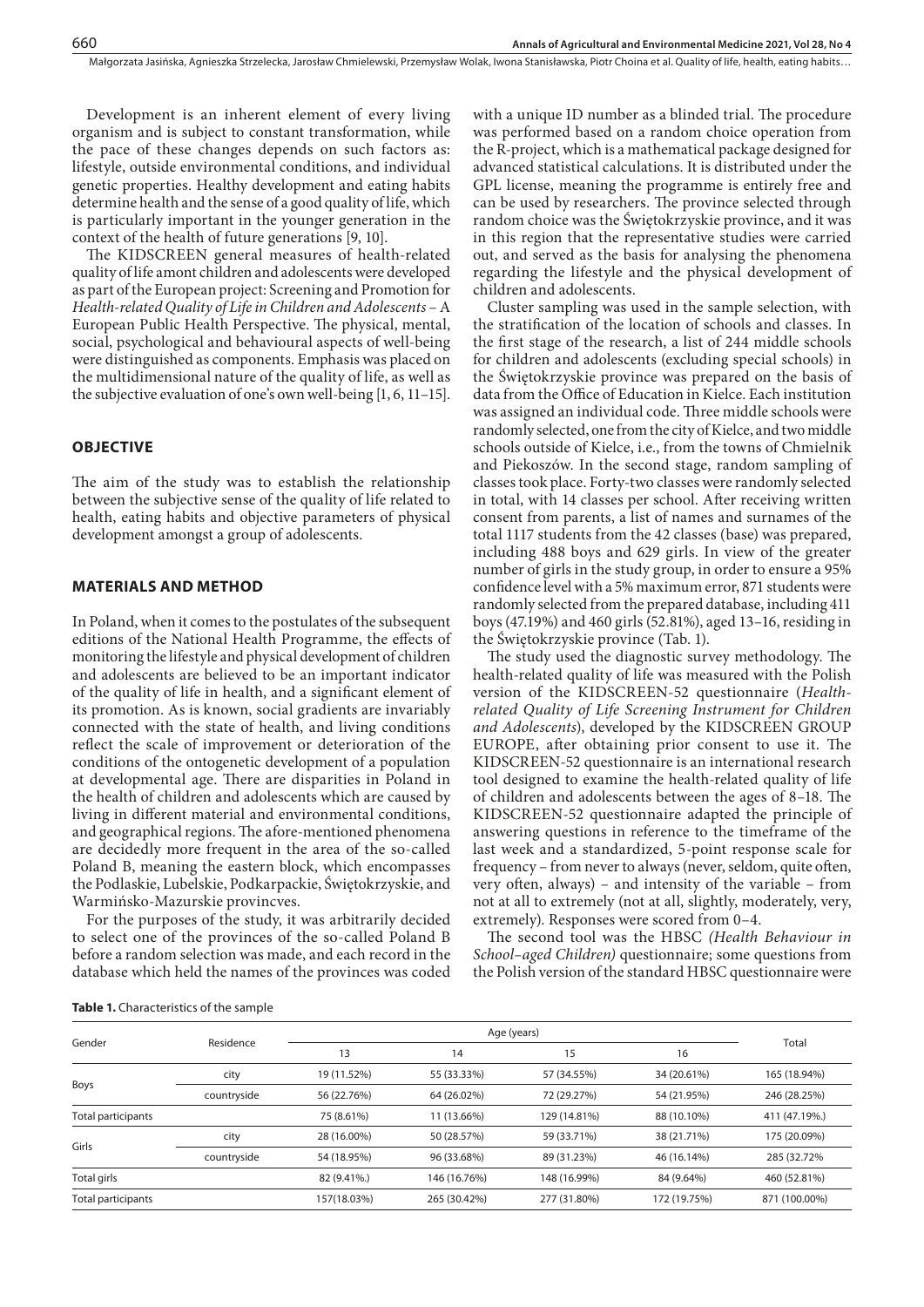used to evaluate the eating habits of adolescents. Different aspects of eating habits were examined for the participating students: dietary pattern, basic meal frequency, snacking between basic meal frequency, and the snacking pattern. For the purpose of the presented study, the eating patterns were examined qualitatively. Only 4 groups of questions from the HBSC questionnaire were used, relating to different aspects of eating habits: dietary pattern, basic meal frequency, snacking between basic meal frequency and the snacking pattern. The first group of HBSC questions concerned the frequency of healthy and unhealthy food product consumption in the last week. Healthy food products included: fruits, vegetables, milk and dairy products (natural yoghurt, kefir, white cheese), dark bread, while unhealthy products included: sweets (candy, chocolate, bars), drinking Coca-Cola or other fizzy soft drinks, eating crisps. The second group of HBSC questions concerned the frequency of basic meal consumption throughout the week, on school days and at the weekends. For school days, the possible responses were never; 1–2 times a week; 3–4 times a week, 5 times a week, while on the weekends the possible responses were: never, once (on one day of the weekend), twice (on both days of the weekend). The third group of HBSC questions was concerned with the frequency of snacking between meals throughout the week, on school days and at the weekends. The possible responses were never, seldom, sometimes, often. The fourth group of HBSC questions was concerned with the frequency of consuming snacks, i.e., snacking patterns between basic meals, a healthy or unhealthy nature of the assortment, the choice of snacks during the week. The possible responses were never, seldom, sometimes, often. Healthy food products included: sandwiches, fruits, vegetables, natural yoghurts and kefirs, while unhealthy products included: sweets (candy, chocolate, bars), pastries or cake, breadsticks and crisps.

The studies were carried out in the period between October 2018 – April 2019 in accordance with the approval from the Bioethical Commission of the Jan Kochanowski University in Kielce (No. 04/2009).

**Statistical analysis.** While carrying out statistical analysis of the collected data for the dimensions of the subjective sense of the quality of life, arithmetical means (mean results of HRQOL indices on a total scale of 0–100 points) and standard deviation were given, and the Kruskal-Wallis and Mann-Whitney U non-parametric tests were applied. For qualitative variables, their distribution and frequency were given. To examine the relationships between Body Mass Index (BMI), groups of subjective sense of the quality of life (F), dietary and snacking patterns, meal and snacking frequencies and somatic parameters of participants, nonparametric r-Spearman correlations were applied.

Assuming the significance level p<0.05, analysis of the data was carried out using Statistica 10.0 PL software.

### **RESULTS**

Three distinct groups of adolescents with a varying subjective sense of the quality of life were identified. In accordance with the KIDSCREEN GROUP EUROPE guidelines, the HRQOL index was calculated for each participant (score range 0–100) (Tab. 2).

Participants in Group I had the highest evaluations of the quality of their life in all dimensions of the KIDSCREEN-52 questionnaire, where other than the dimension of social acceptance, they also highly evaluated the relationships with their parents and home life, as well as their moods and emotions. The lowest evaluated dimension in Group I was the

**Table 2.** Groups of adolescents with a varying subjective sense of the quality of life and quality of life dimensions

| Group I**<br>$(n=383)$ | Group II**<br>$(n=339)$ | Group III**<br>$(n=149)$                                 | $p = value*$                                                                                                                                                                                                                                                                                    |
|------------------------|-------------------------|----------------------------------------------------------|-------------------------------------------------------------------------------------------------------------------------------------------------------------------------------------------------------------------------------------------------------------------------------------------------|
| M(SD)                  | M(SD)                   | M(SD)                                                    |                                                                                                                                                                                                                                                                                                 |
|                        |                         |                                                          | 0.000                                                                                                                                                                                                                                                                                           |
|                        |                         |                                                          | 0.000                                                                                                                                                                                                                                                                                           |
| $88.55 + 10.06$        |                         | $69.09 + 16.75$                                          | 0.000                                                                                                                                                                                                                                                                                           |
|                        |                         |                                                          | 0.000                                                                                                                                                                                                                                                                                           |
|                        |                         |                                                          | 0.000                                                                                                                                                                                                                                                                                           |
| $92.01 + 8.16$         | $78.63 \pm 11.17$       | $54.30 + 15.55$                                          | 0.000                                                                                                                                                                                                                                                                                           |
| $85.64 + 12.80$        |                         |                                                          | 0.000                                                                                                                                                                                                                                                                                           |
| $85.57 \pm 10.99$      |                         | $54.63 + 16.96$                                          | 0.000                                                                                                                                                                                                                                                                                           |
| $74.27 + 13.37$        |                         |                                                          | 0.000                                                                                                                                                                                                                                                                                           |
|                        |                         | $80.99 \pm 11.35$<br>$84.05 \pm 12.88$ 69.54 $\pm$ 13.49 | $80.74 \pm 12.30$ $70.37 \pm 12.32$ $61.96 \pm 14.10$<br>$84.13 \pm 11.76$ $73.12 \pm 12.65$ $59.06 \pm 17.06$<br>$80.28 \pm 15.07$ $72.01 \pm 13.18$ $59.44 \pm 13.70$<br>$51.81 \pm 15.10$<br>$67.98 \pm 15.50$ $45.46 \pm 16.15$<br>$70.63 \pm 12.81$<br>$64.00 \pm 11.86$ 53.56 $\pm$ 14.29 |

\* p – Kruskal-Wallis test; \*\* Group I – high subjective sense of the quality of life; Group II – medium subjective sense of the quality of life; Group III – low subjective sense of the quality of life.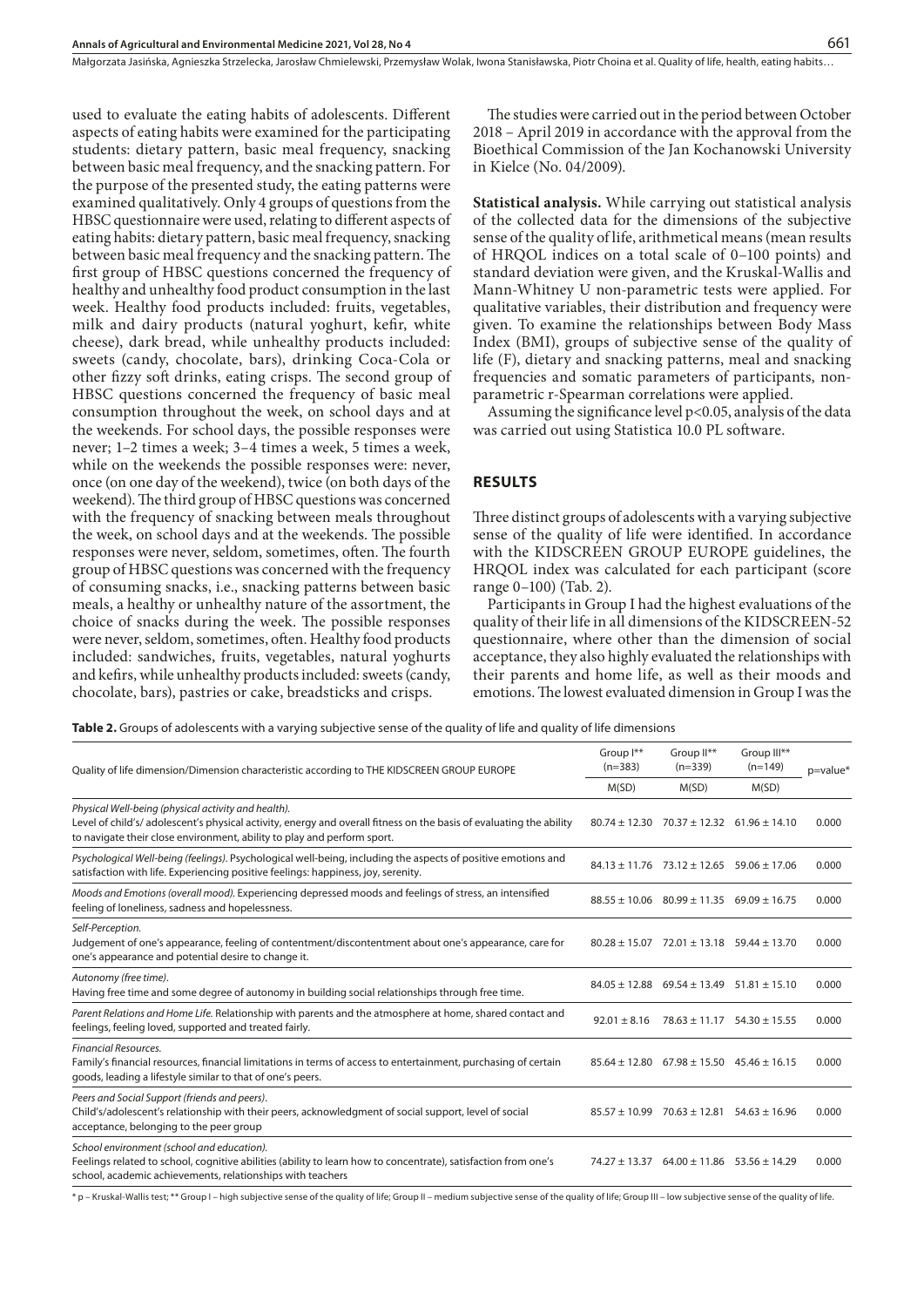dimension of school environment. Adolescents in Group II, aside from social acceptance, reported a high evaluation of the dimension of moods and emotions, parent relations and home life, relationships with parents, while evaluating the school environment dimension the lowest. Pupils in Group III, aside from the dimension of social acceptance, evaluated the dimensions of moods and emotions, physical well-being, psychological well-being and self-perception the highest, while evaluating the dimensions of autonomy and financial resources the lowest. Statistically significant differences (p=0.000) between the 9 dimensions of the evaluation of the quality of life were shown (T. 2).

As far as the dietary patterns of adolescents are concerned, the least proper eating habits were observed (0.11%). 71.52% of the adolescents surveyed ate breakfast, lunch and dinner regularly (combined data concerning proper eating habits and tendency towards proper eating habits). Every tenth participant (10.38%) exhibited improper eating habits and simultaneously a tendency towards improper eating habits. Every fifth participant (19.85%) did not snack between basic meals, and improper eating habits in that area were observed in half of the participants. The snacking patterns showed the greatest occurrence of neutral eating habits (64.06%) (Tab. 3). Eating habits related to basic meal frequency  $(p=0.002)$  and snacking patterns  $(p=0.009)$  had a significant relationship with the subjective sense of the quality of life in the adolescents studied. However, there was no statistically significant relationship found between dietary patterns  $(p=0.991)$  or snacking frequency  $(p=0.732)$  and the subjective sense of the quality of life of participants. Too few adolescents ate wholemeal and multigrain bread, only 4.15% of boys and 4.13% of girls ate wholemeal bread more than once every day, whereas25.29% of participants did not eat it at all, with 24.39% of boys and 26.09% of girls admitted to not eating this type of bread. Evaluating the frequency of fizzy soft drinks and sweets consumption in participants, it was found that 13.41% of boys and 11.09% of girls drank soft drinks more than once every day. Analysis of the effect of gender on the consumption of fizzy soft drinks showed statistical significance (p=0.002). Girls ate more sweets once a day every day (20.65%) than boys (12.20%). It was shown that girls eat sweets significantly more than boys (p=0.000).

**Table 3.** Relationship between dietary and snacking patterns and eating habits of participants according to the HBSC questionnaire

|                              | Eating habits |                     |                    |               |                |  |  |
|------------------------------|---------------|---------------------|--------------------|---------------|----------------|--|--|
| Dietary/snacking<br>patterns | PEH<br>n (%)  | <b>TPEH</b><br>n(%) | <b>NEH</b><br>n(%) | TIEH<br>n (%) | IEH<br>n (%)   |  |  |
| Dietary patterns             | 1(0.11)       | 201 (23.08)         | 535 (61.43)        | 131 (15.04)   | 3(0.34)        |  |  |
| Basic meal<br>frequency      | 379 (43.51)   | 244 (28.01)         | 155 (17.80)        | 87 (9.99)     | 6(0.39)        |  |  |
| Snacking<br>frequency        | 173 (19.86)   | 0(0.00)             | 211 (24.23)        | 0(0.00)       | 487<br>(55.91) |  |  |
| Snacking<br>patterns         | 67 (7.69)     | 0(0.00)             | 558 (64.06)        | 0(0.00)       | 246<br>(28.24) |  |  |
|                              |               |                     |                    |               |                |  |  |

PEH – proper eating habits.; TPEH – tendency towards proper eating habits; NEH – neutral eating habits; TIEH – tendency towards improper eating habits; IEH – improper eating habits

Family meals are an important element in the functioning of a family and enable the formation of beneficial eating behaviours and habits in adolescents, including eating breakfast. It was proven that adolescents who skip breakfast

before leaving the house, compensated for the fact by eating more food during the day.

Analysing the relationship between the subjective sense of the quality of life and BMI, it was found that participants exhibiting a high (78.85%), medium (78.17%), as well as low (85.91%) subjective sense of the quality of life, had normal BMI results (79.79%) The highest incidence of overweight participants was found in the group with a medium subjective sense of the quality of life (10.03%). Obesity concerned mostly adolescents with a high subjective sense of the quality of life (9.66%). Data analysis showed that a small percentage of participants were underweight (2.53%), most of whom were in the group with the medium subjective sense of the quality of life (2.95%), and the least of whom were in the group with a low subjective sense of the quality of life (0.67%) (Tab. 4).

**Table 4.** Subjective sense of the quality of life in relation to participant BMI

| Participant BMI* | Group I**<br>n (%) | Group II**<br>n(%) | Group III**<br>n(%) | Total<br>n(%) |
|------------------|--------------------|--------------------|---------------------|---------------|
| Underweight      | 11 (2.87)          | 10 (2.95)          | 1(0.67)             | 22(2.53)      |
| Normal           | 302 (78.85)        | 265 (78.17)        | 128 (85.91)         | 695 (79.79)   |
| Overweight       | 33 (8.62)          | 34 (10.03)         | 8(5.37)             | 75 (8.61)     |
| Obesity          | 37 (9.66)          | 30 (8.85)          | 12 (8.05)           | 79 (9.07)     |
| Total            | 383 (100.00)       | 339 (100.00)       | 149 (100.00)        | 871 (100.00)  |

\* Underweight: BMI <5 percentile; normal (proper body weight): BMI 5≥85 percentile;<br>overweight: BMI 85–95 percentile; obesity: BMI ≥95 percentile.

\*\* Group I – high subjective sense of the quality of life; Group II – medium subjective sense of the quality of life; Group III – low subjective sense of the quality of life.

Significant differences in terms of body height were observed among  $14 - (p=0.001)$ , 15- ( $p=0.001$ ) and 16-(p=0.000) year-old participants. Boys were significantly taller than girls. No significant differences in height were observed in 13-year-old participants. At the ages of 14 and 15, boys also reached a significantly higher body weight. The differences in means between genders were 3.99 kg and 3.55 kg for 14- and 15-year-olds, respectively. Indices based on weight-to-height ratios, such as: BMI, Rohrer's Index and Slender Index, were significantly greater in value among boys, compared with girls, and were related to 15- and 16-year-old teenagers only (Tab. 5).

Before carrying out the Spearman correlation, the results for the analysed characteristics were normalised for the age and gender of participants. The correlation between body weight and BMI was strong and showed that body weight increases proportionally to BMI. The correlation of body weight and dietary patterns, however, turned out to be negative; therefore, the greater the BMI the greater the body weight and the lower the evaluation of dietary patterns. A similar relationship between BMI and dietary patterns was exhibited by the sum of 3 site skinfolds, adipose tissue (kg), Rohrer's Index and body density. Slender Index showed a negative strong correlation with BMI and a positive correlation with dietary patterns (Tab. 6).

To sum-up the above analyses of the spatial relationships between physical development, dietary patterns, snacking patterns, snacking frequency, basic meal frequency and the subjective sense of the quality of life in accordance with the KIDSCREEN-52 questionnaire, it has to be highlighted that there is a significant impact of eating habits in the formation of the quality of life related to the health of adolescents. The interactions and conditions determining the physical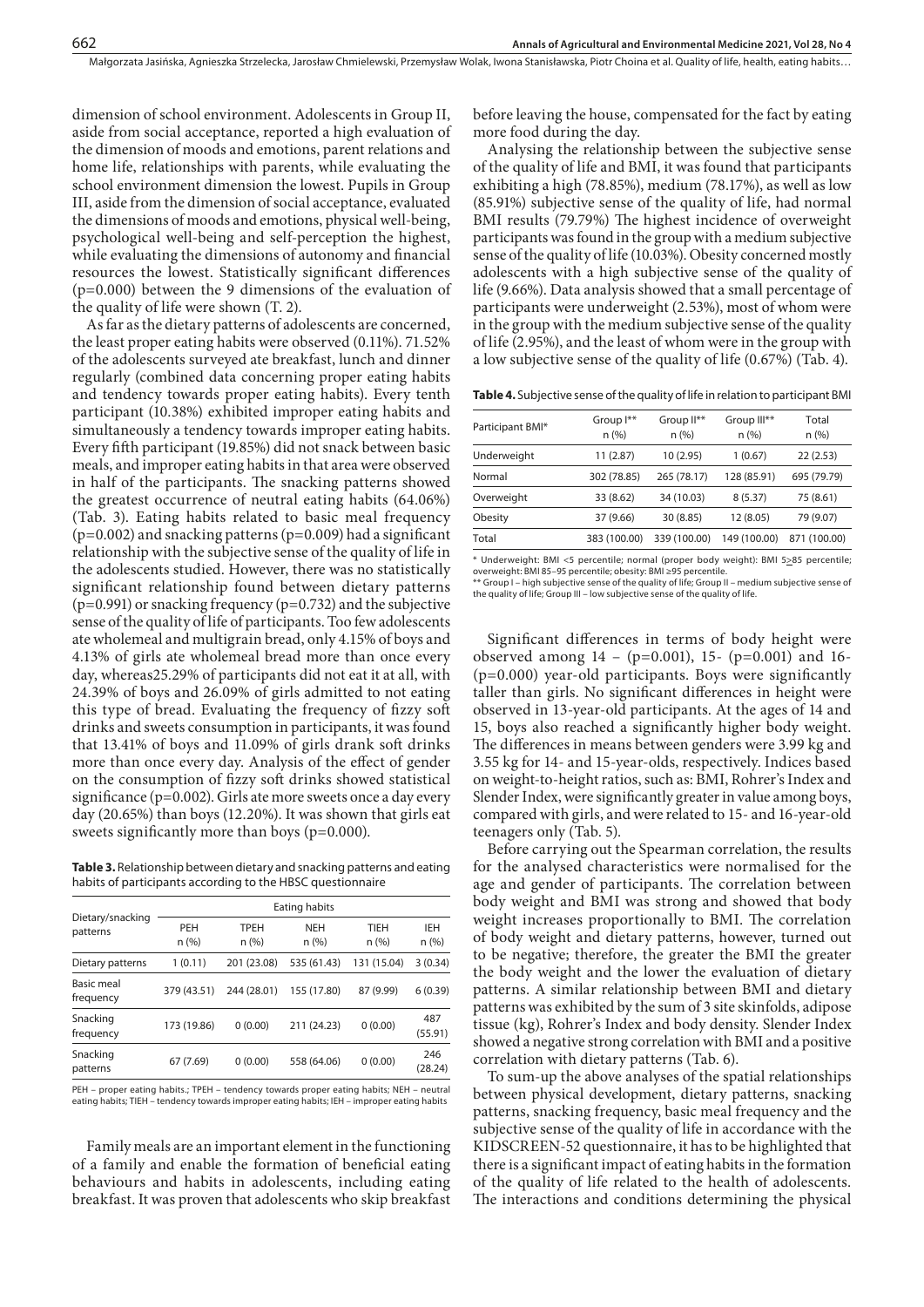participants

**Table 5.** Basic somatic characteristics in relation to gender and age of

Małgorzata Jasińska, Agnieszka Strzelecka, Jarosław Chmielewski, Przemysław Wolak, Iwona Stanisławska, Piotr Choina et al. Quality of life, health, eating habits…

| Characteristic    |     | Boys             |                   | Girls            | p-value*         |       |
|-------------------|-----|------------------|-------------------|------------------|------------------|-------|
|                   | Age | M(SD)            | Me (IQR)          | M(SD)            | Me (IQR)         |       |
| Body height       | 13  | 160.61<br>(8.20) | 161.00<br>(10.00) | 159.68<br>(6.33) | 159.50<br>(8.00) | 0.448 |
|                   | 14  | 166.35<br>(9.53) | 167.00<br>(12.00) | 161.24<br>(6.04) | 161.00<br>(8.00) | 0.001 |
| (cm)              | 15  | 168.94<br>(8.79) | 170.00<br>(11.50) | 162.86<br>(6.94) | 162.00<br>(9.00) | 0.001 |
|                   | 16  | 166.92<br>(9.72) | 167.00<br>(16.50) | 161.92<br>(7.07) | 161.00<br>(9.00) | 0.000 |
|                   | 13  | 54.09<br>(13.14) | 50.00<br>(21.00)  | 51.65<br>(9.56)  | 50.00<br>(10.50) | 0.645 |
| Body weight       | 14  | 57.37<br>(11.71) | 57.00<br>(15.00)  | 53.38<br>(9.60)  | 51.50<br>(11.00) | 0.001 |
| (kg)              | 15  | 58.86<br>(12.85) | 58.00<br>(13.00)  | 55.31<br>(8.88)  | 54.00<br>(10.00) | 0.008 |
|                   | 16  | 56.51<br>(10.48) | 55.50<br>(13.75)  | 54.39<br>(8.49)  | 52.50<br>(11.00) | 0.197 |
|                   | 13  | 20.81<br>(4.15)  | 19.29<br>(4.94)   | 20.20<br>(3.19)  | 19.46<br>(2.79)  | 0.963 |
|                   | 14  | 20.59<br>(3.04)  | 20.28<br>(2.92)   | 20.46<br>(3.04)  | 19.47<br>(2.91)  | 0.552 |
| BMI               | 15  | 20.49<br>(3.42)  | 19.62<br>(2.78)   | 20.82<br>(2.89)  | 19.95<br>(3.30)  | 0.056 |
|                   | 16  | 20.17<br>(2.72)  | 19.09<br>(2.42)   | 20.69<br>(2.53)  | 20.03<br>(2.97)  | 0.026 |
|                   | 13  | 34.99<br>(17.31) | 26.00<br>(20.00)  | 38.85<br>(12.24) | 36.00<br>(8.00)  | 0.001 |
| Sum of 3 site     | 14  | 33.17<br>(12.95) | 27.50<br>(10.00)  | 39.66<br>(12.18) | 36.00<br>(9.00)  | 0.001 |
| skinfolds<br>(mm) | 15  | 32.02<br>(13.84) | 26.00<br>(10.00)  | 41.05<br>(11.57) | 37.00<br>(12.00) | 0.001 |
|                   | 16  | 31.05<br>(11.45) | 26.00<br>(8.50)   | 40.27<br>(10.56) | 37.00<br>(11.00) | 0.000 |
|                   | 13  | 3.88<br>(2.70)   | 2.59<br>(3.28)    | 4.12<br>(1.89)   | 3.66<br>(1.76)   | 0.001 |
| Adipose           | 14  | 3.94<br>(2.19)   | 3.26<br>(2.33)    | 4.34<br>(1.91)   | 3.73<br>(1.76)   | 0.005 |
| tissue<br>(kg)    | 15  | 3.90<br>(2.58)   | 3.00<br>(1.95)    | 4.62<br>(1.76)   | 4.03<br>(1.62)   | 0.001 |
|                   | 16  | 3.62<br>(1.89)   | 2.96<br>(1.95)    | 4.48<br>(1.62)   | 3.88<br>(1.83)   | 0.000 |
|                   | 13  | 42.88<br>(2.48)  | 43.62<br>(2.95)   | 43.11<br>(2.08)  | 43.32<br>(2.14)  | 0.847 |
| Slender           | 14  | 43.40<br>(1.94)  | 43.66<br>(2.16)   | 43.04<br>(1.86)  | 43.41<br>(2.18)  | 0.159 |
| Index             | 15  | 43.72<br>(2.08)  | 44.17<br>(2.17)   | 42.92<br>(1.94)  | 43.34<br>(2.35)  | 0.001 |
|                   | 16  | 43.70<br>(1.77)  | 43.98<br>(1.88)   | 42.89<br>(1.68)  | 43.23<br>(1.99)  | 0.000 |
|                   | 13  | 1.30<br>(0.25)   | 1.21<br>(0.26)    | 1.27<br>(0.20)   | 1.23<br>(0.19)   | 0.845 |
| Rohrer's          | 14  | 1.24<br>(0.18)   | 1.20<br>(0.18)    | 1.27<br>(0.18)   | 1.22<br>(0.19)   | 0.160 |
| Index             | 15  | 1.21<br>(0.19)   | 1.16<br>(0.18)    | 1.28<br>(0.19)   | 1.23<br>(0.21)   | 0.001 |
|                   | 16  | 1.21<br>(0.17)   | 1.18<br>(0.15)    | 1.28<br>(0.16)   | 1.24<br>(0.18)   | 0.000 |

*\**Mann-Whitney U test

**Table 6.** Relationships between subjective sense of the quality of life (F), BMI, dietary and snacking patterns, meal and snacking frequency, and somatic characteristics of participants

| Characteristics | F       | <b>BMI</b> | Dietary<br>patterns | Meal<br>frequency | Snacking<br>patterns | Snacking<br>frequency |
|-----------------|---------|------------|---------------------|-------------------|----------------------|-----------------------|
| Body height     | 0.001   | 0.06       | $-0.02$             | $-0.01$           | $-0.01$              | 0.01                  |
|                 | (0.995) | (0.104)    | (0.104)             | (0.804)           | (0.887)              | (0.884)               |
| Body weight     | 0.01    | 0.62       | $-0.132$            | $-0.03$           | $-0.03$              | 0.01                  |
|                 | (0.874) | (0.001)    | (0.001)             | (0.373)           | (0.347)              | (0.828)               |
| Sum of 3 site   | 0.01    | 0.69       | $-0.14$             | $-0.05$           | $-0.02$              | 0.04                  |
| skinfolds       | (0.981) | (0.001)    | (0.001)             | (0.179)           | (0.496)              | (0.303)               |
| Adipose tissue  | 0.01    | 0.60       | $-0.13$             | $-0.03$           | $-0.03$              | 0.01                  |
| (kg)            | (0.830) | (0.001)    | (0.001)             | (0.395)           | (0.358)              | (0.826)               |
| Slender Index   | $-0.03$ | $-0.68$    | 0.18                | 0.031             | 0.02                 | $-0.03$               |
|                 | (0.432) | (0.001)    | (0.001)             | (0.361)           | (0.560)              | (0.409)               |
| Rohrer's Index  | 0.03    | 0.68       | $-0.12$             | $-0.03$           | $-0.02$              | 0.03                  |
|                 | (0.436) | (0.001)    | (0.001)             | (0.371)           | (0.532)              | (0.409)               |
|                 |         |            |                     |                   |                      |                       |

development of participants are also important in this period of the ontogenetic development of adolescents.

#### **DISCUSSION**

The quality of life is determined by the functioning of a person; therefore, it is especially important among adolescents to diagnose any relationships between the quality of life and health condition. Negligence in care over children and adolescents at all stages of development has a multitude of detrimental effects on the health, both social and economic [16].

In this study, the 'social acceptance' dimension of the quality of life showed the highest results, whereas 'school environment' scored the lowest, which could suggest that the teenagers were dissatisfied with their school, and evaluated both the institution and its teachers poorly. Adolescents were accepted by their peers and did not experience distress (bullying) from them. The impact of social acceptance on the quality of life of adolescents is important from the point of view of functioning in a peer environment [17–19].

The results of the analyses carried out allowed acceptance of the hypothesis of the possibility of developing a methodology for defining groups of adolescents with a varying degree of sense of the quality of life. The standard tool, the KIDSCREEN-52 questionnaire, does not offer such a classification; therefore, the study proposed defining groups of adolescents on the basis of a varying sense of quality of life. They were carried out in accordance with the norms regarding the nationwide studies conducted by Mazur in 2003 in the light of KIDSCREEN-52 questionnaire studies KIDSCREEN-52 [18].

The diet adopted in one's childhood and adolescence has an impact on eating habits in adulthood. Currently amongst youth, there is an increase in behavioural patterns in direct opposition to those regarded as healthy behaviours, related to lower physical activity, an array of inadequacies in eating habits, including an irregularity or skipping of basic meals, while simultaneously snacking between them [9–11, 20–22].

While evaluating the physical activity and sedentary behaviours of middle school, high school and university students, Wojtyła-Buciora et al. found that physical education classes are the main physical activity of adolescents during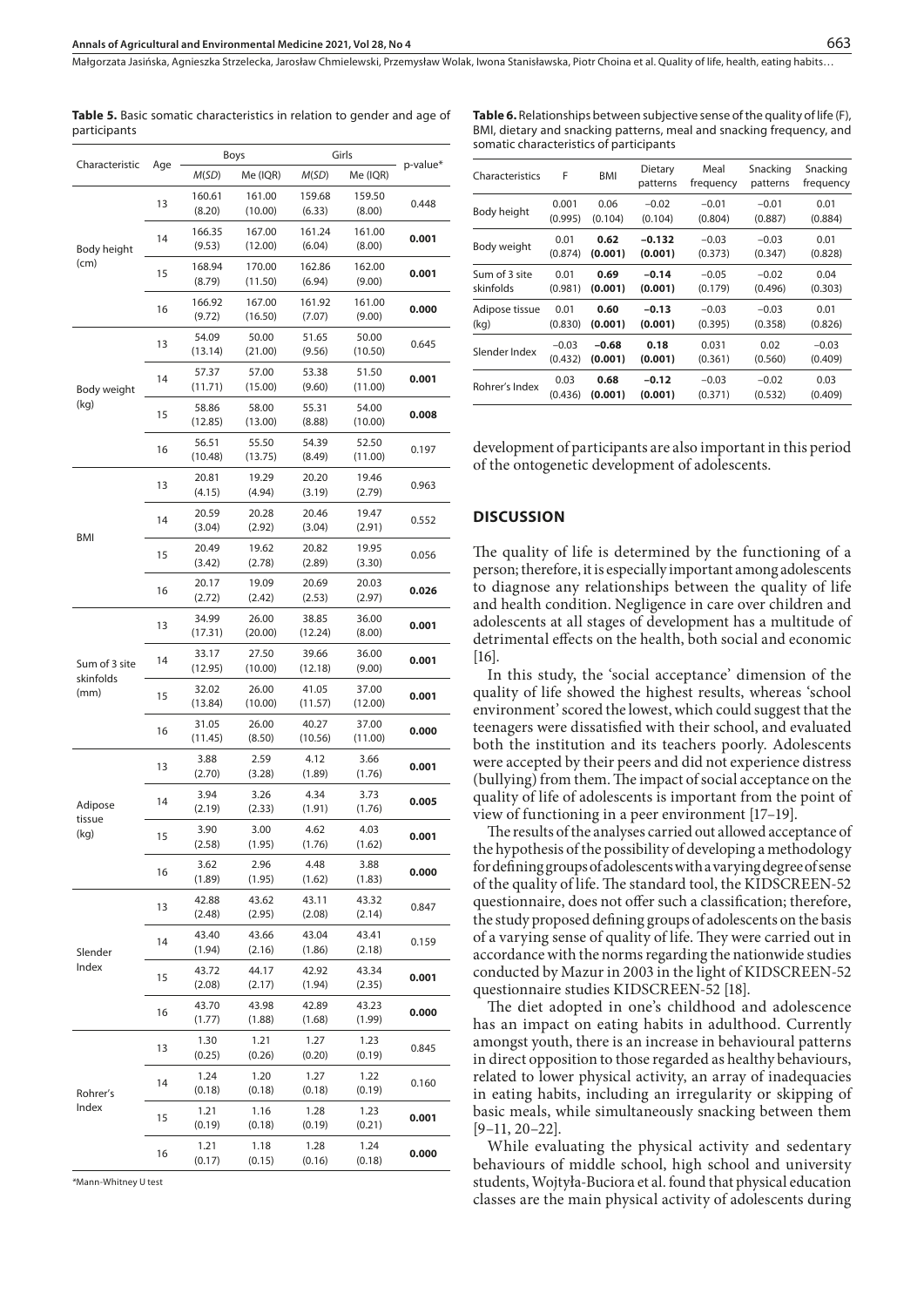the day. With age, adolescents become increasingly less active due to an increase in mostly sedentary activities, in school as well as during their free time. The engagement of teenagers in physical activity in their free time is insufficient. Studies show that according to parents, 60% of middle school pupils spend every day or almost every day in front of a computer screen, while 62% watch television [23]. A sedentary lifestyle results in teenagers to become overweight or obese – over 10% of middle school pupils exhibit excessive weight, while 5% are obese. The parents of middle school pupils misjudge the weight of their children, most often lowering it. They do not see the problem of obesity in adolescents, claiming that only 8% of students are overweight [24].

Overweight or obesity is one of the main factors that cause the reduction of social needs during adolescence. This leads to social isolation and the development of emotional disturbances [25–27]. Compared to the objective metric index – BMI – these are very concerning and suggest a high criticism of the participants, especially girls, of their figure and body weight. Even though over half of the girls had an optimal body weight, every second one expressed a desire to reduce body weight. Adolescent girls showed a high need to control their body weight by using different methods for its reduction. Low self-esteem, negative view of one's appearance, and partaking in weight-loss diets may become risk factors of anorectic eating disorders [28].

Analysing the relationship between the subjective sense of the quality of life and BMI, it was found that participants exhibiting a high, medium, as well as low subjective sense of the quality of life, had normal BMI results. Group II – medium subjective sense of the quality of life – had a highest incidence of overweight participants (10.03%), whereas obesity concerned mostly adolescents in Group I – high subjective sense of the quality of life (9.66%). Data analysis showed that a small percentage of participants were underweight (2.53%), most of whom belonged to Group II – medium subjective sense of the quality of life, and least of whom were adolescents in Group III – low subjective sense of the quality of life (0.67%).

In developed countries, including Poland, there is a constant increase in the occurrence of overweight and obesity, especially among children and adolescents. In Italy, as a part of the HBSC research, a survey was conducted among teenagers, aged 1–15. It was shown that, just like in Poland, boys were more prone to become overweight or obese than girls. Among boys, 28% of 11-year-olds, 25% of 13-year-olds and 25% of 15-year-oldweare either overweight or obese. For girls, this index is equal to 19%, 16% and 12% for the respective age groups [29]. Studies carried out among Greek students between the ages of 12–19 showed that 19% of girls and 28% of boys were overweight, while 6% of girls and 9% of boys were obese [30]. In Romania, 16.8% of boys and 16.3% of girls were overweight, and 7.8% of boys and 6.4% of girls were obese. The frequency of both overweight and obesity were greater for boys than girls [31]. Similar observations were made in Brazil [32]. In Nepal, Koirala et al. examined 986 children aged 6–13. The analysis showed that 14.6% of children were overweight, while 11.3% were obese [33]. In Ukraine, in a study by Dereń et al., 13.9% of boys and 10.3% of girls aged 4–18 were found to be overweight or obese [34]. Overweight and obesity among children and adolescents is also a growing problem in South Asia [35]. Obesity amongst teenagers is therefore currently one of the

most frequently occurring problems in the area of public health [36–37].

Throughout adolescence, an image of one's own body is formed, which changes and evolves under the impact of biological, psychological, social and cultural factors. Overweight or obese teenagers often exhibit low self-esteem, a lack of acceptance of their appearance, and have a greater tendency towards depressive states [38]. Excessive body weight also contributes to the development of many illnesses, such as: type 2 diabetes, cardiovascular system diseases, some types of tumours, digestive system diseases and sleep disorders. Obesity, dyslipidaemia, hypertensionand insulin resistance are all constituent elements of Raeven syndrome, a metabolic syndrome [39, 40].

Studies undertaken among the adolescents in the Świętokrzyskie province of southeast Poland also included an evaluation of the declared eating habits. Four questions from the HBSC questionnaire related to different aspects of eating habits were selected: dietary patterns, snacking frequency, snacking conten, and the regularity of basic meal consumption. Family meals are an important element in the functioning of a family which enable the formation of beneficial eating behavurs and habits in adolescents, including them eating breakfast. It was proven that adolescents who skip breakfast before leaving the house, compensated for the fact by eating more food during the day.

The studies by Wypych-Ślusarska et al. showed that 59.7% of the respondents ate breakfast every day before going to school [41]. Skipping this meal in particular was observed at an even greater extent amongst Norwegian – 58% and Czech – 49% of teenagers. The studies also showed that the participants who did not eat breakfast in the morning would consume more food during the day [42, 43].

The main threat to public health in developed and developing countries alike are the so-called diseases of affluence. One of the main determinants of these diseases is being overweight or obese. There is an increase in the frequency of obesity cases in many countries, which is currently believed to be one of the most important threats to the health of those societies [44]. In the current COVID-19 pandemic, teenage obesity is regarded as one of its main consequences. As far as public health is concerned, physical activity and the eating habits of children and adolescents are particularly important [45, 46]

The frequency of being overweight and obesity in childhood has a significant relationship with the health condition of young people, as well as middle aged people and partially even of the elderly. Childhood obesity is related to a greater risk of diabetes development, cardiovascular diseases and many types of tumors in adults. It is also tied to a greater risk of the occurrence of psychosocial and emotional struggles. There are few national studies concerning the spread of overweight and obesity and the quality of life of pupils aged 12–14. Employing a simple, standardized and systematic system of monitoring is very important to fill the currently existing gap in the data related to nutrition, and to counteract the obesity epidemic amongst adolescents and risk groups.

It should be noted that any negligence in the period of adolescence relating to the quality of life of teenagers, related to all aspects of one's physical, psychological and social well-being and including important aspects of the standards of living and the environment, will have an effect on the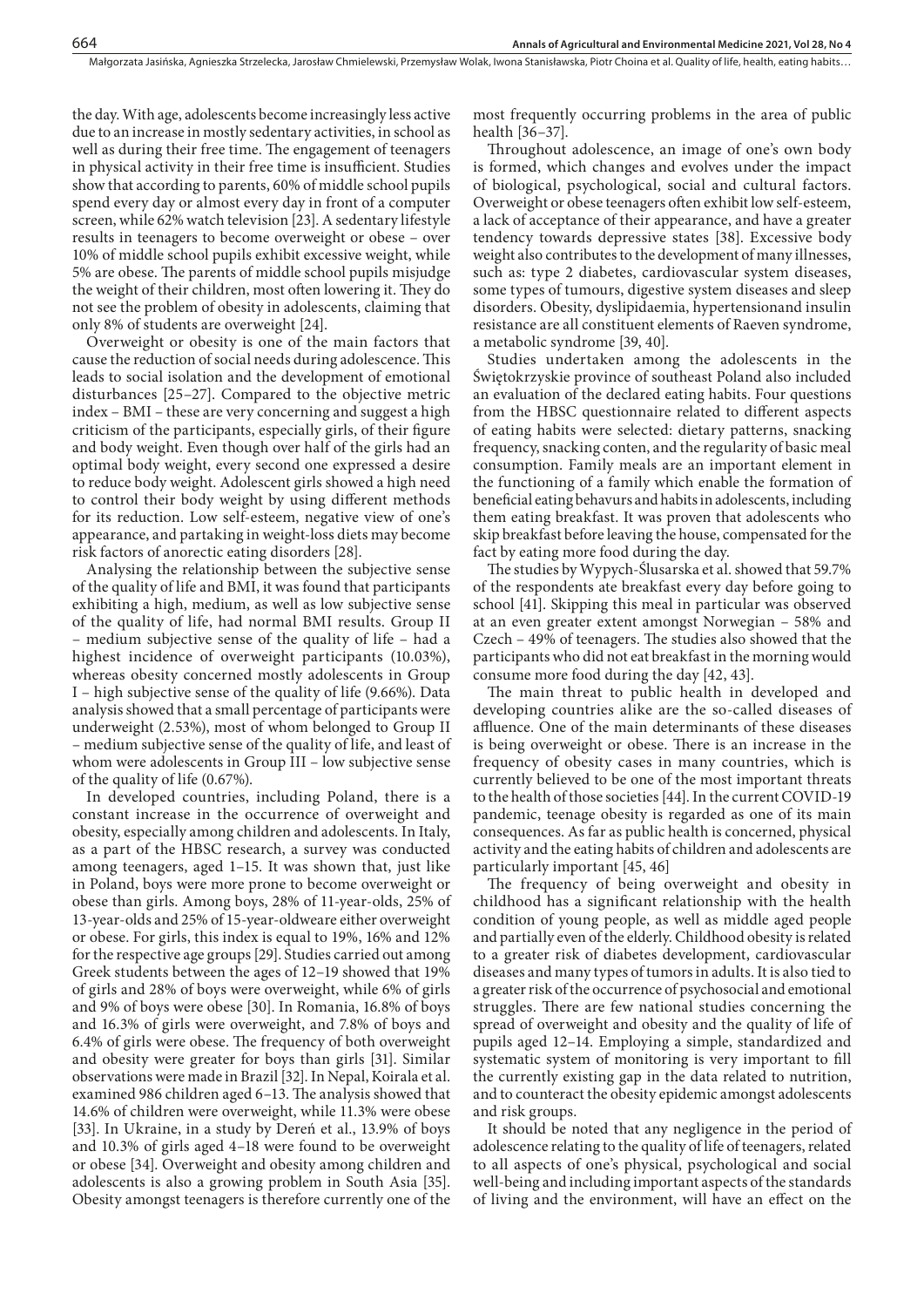health condition of young people, and in the future a big impact on their health and fitness in adulthood and future generations.

### **CONCLUSIONS**

- 1. For the most part, adolescents from the Świętokrzyskie province exhibited a high subjective sense of the quality of life, determined by the variance in gender and age of the teenagers.
- 2.The physical development of the participants was mostly appropriate and consistent with a high subjective sense of the quality of life and exhibited eating habits.
- 3. To achieve a further improvement in the quality of life of young people, a more coherent model of health policy linked to the objectives of education and social policy should be developed. Such an approach will increase the sense of security, improve the quality of life of young people, and consequently, strengthen the health of the young population.

#### **Acknowledgements**

Project financed under the program of the Minister of Science and Higher Education called "Regional Initiative of Excellence" in the years 2019-2022, project no. 024/ RID/2018/19, amount of financing 11 999 000,00 zł.

#### **REFERENCES**

- 1. Krawczyńska J, Łukawska P. Health-related quality of life of adolescents in the context of selected somatic development indices. Medical Studies. 2016; 32: 189–195. doi: 10.5114/ms.2016.62310.
- 2. Clark Ch, Paunovic K. WHO Environmental Noise Guidelines for the European Region: A Systematic Review on Environmental Noise and Quality of Life, Wellbeing and Mental Health. Int J Environ Res Public Health. 2018; 15(11): 2400. https://doi.org/10.3390/ijerph15112400
- 3. Wong FY, Yang L, Yuen JWM, Chang KKP, Wong FKY. Assessing quality of life using WHOQOL-BREF: a cross-sectional study on the association between quality of life and neighborhood environmental satisfaction, and the mediating effect of health-related behaviors. BMC Public Health 2018; 18:1113. https://doi.org/10.1186/s12889- 018-5942-3
- 4. Gulliver SB, Cohen LM. The Wiley Encyclopedia of Health Psychology. In: Ustjanauskas AE, Malcarne VL. Health-Related Quality of Life. 2020; 4:149–154. https://doi.org/10.1002/9781119057840.ch198.
- 5. Zięba M, Cisoń- Apanasewicz U. Jakość życia w naukach medycznych. Piel Opiece Długotermin. 2017; 3: 57–62. doi: 10.19251/pwod/2017.3(6), www.pwod.pwszplock.pl
- 6. Jasińska M, Sikorski M, Wójcik T, Chmielewski J, Florek-Łuszczki M, Radosław Sierpiński R, Szpringer M, Nowak-Starz G. A subjective sense of the quality of life in adolescents from the świętokrzyskie province. Int J Occup Med Environ Health 2021; 34(3): 1–11. https:// doi.org/10.13075/ijomeh.1896.01696.
- 7. Cisińska A. Nawyki żywieniowe łódzkich gimnazjalistów. Pielęg Pol. 2017; 3: 437–442. https://doi.org/10.20883/pielpol.2017.58
- 8. Decyk-Chgcel A. Zwyczaje żywieniowe dzieci i młodzieży. Probl Hig Epidemiol. 2017; 98(2): 103–109. http://www.phie.pl/pdf/phe-2017/ phe-2017-2-103.pdf
- 9. Nix RL, Francis LA, Feinberg ME, Gill S, Jones DE, Hostetler ML, Stifter CA. Improving Toddlers' Healthy Eating Habits and Self-regulation: A Randomized Controlled Trial. Pediatrics 2021; 147(1): e20193326. https://doi.org/10.1542/peds.2019-3326
- 10. Kadera M, Sundbloma E, Elinde LS. Effectiveness of universal parental support interventions addressing children's dietary habits, physical activity and bodyweight: A systematic review. Prev Med. 2015; 77: 52–67. doi: 10.1016/j.ypmed.2015.05.005
- 11. Yasuko Furuichi Y, Sakakibara T, Nezu S, Saeki K, Obayashi K, Kurumatani N, Hoshida T, Doi T, Miki N, Kinoshita S, Shima M.

Analysis of factors related to low health-related quality of life in children with epilepsy using a self-assessed Japanese version of the KIDSCREEN-52. Brain Dev. 2021; 43: 78–88. https://doi.org/10.1016/j. braindev.2020.07.002

- 12. Barrio J, Cilleruelo ML, Román E, Fernández C. Health-related quality of life in Spanish coeliac children using the generic KIDSCREEN-52 questionnaire. Eur J Pediatr. 2018; 177: 1515–1522. https://doi. org/10.1007/s00431-018-3204-0
- 13. Sundar TKB, Riiser K, Småstuen MC, Opheim R, Løndal K, Glavin K, Helseth S. Health-related quality of life among 13–14-year old adolescents with overweight – a mixed methods approach. Health Quality Life Outcomes 2020; 18:161. https://doi.org/10.1186/s12955- 020-01413-0
- 14. Hirschfeld G, von Brachel R, Thiele Ch. Screening for health-related quality of life in children and adolescents: Optimal cut points for the KIDSCREEN-10 for epidemiological studies. Quality Life Res. 2020; 29: 529–536. https://doi.org/10.1007/s11136-019-02324-4
- 15. Müller M, Haenni Hoti A. Item analysis of the KIDSCREEN-10 using Rasch modeling. Health Qual Life Outcomes 2020;18: 342. https://doi. org/10.1186/s12955-020-01596-6
- 16. Boldyreva U, Streiner D, Rosenbaum P, Ronen G. Quality of life in adolescents with epilepsy, cerebral palsy and population norms. Dev Med Child Neurol 2020; 62(11): 1336–1339. https://onlinelibrary.wiley. com/doi/epdf/10.1111/dmcn.14450
- 17. Zięba E, Krawczyńska J, Zięba P, Strzelecka A, Nowak-Starz G. Dobrostan a rozwój i zdrowie dzieci i młodzieży. In: Uwarunkowania jakości życia w zdrowiu dziewcząt z zaburzeniami miesiączkowania w okresie adolescencji ze środowiska miejskiego na tle zdrowych rówieśniczek w świetle kwestionariusza KIDSCREEN-52. Markocka-Mączka K, Król H, editors. Wydawnictwo Naukowe NeuroCentrum. Lublin 2016; 16: 241–250.
- 18. Mazur J, Małkowska-Szkutnik A, Dzielska A, Tabak I. Polska wersja kwestionariuszy do badania jakości życia związanej ze zdrowiem dzieci i młodzieży (KIDSCREEN). IMiDz. Warszawa 2008.
- 19. Krawczyńska J, Zięba E, Zięba P, Nowak-Starz G. Umiejscowienie kontroli zdrowia i samoocena zdrowia młodzieży szkół ponadgimnazjalnych. Probl Pielęg. 2014; 22: 445–452.
- 20. Korwin-Szymanowska A, Tuszyńska L, Zachowania żywieniowe jako nieodłączny element edukacji zdrowotnej – raport z badań. In: Znaczenie racjonalnego żywienia w edukacji zdrowotnej. Wolska-Adamczyk A, editor. Warszawa: WSIiZ; 2015. p. 23–38.
- 21. Myszkowska-Ryciak J, Harton A, Lange E, Laskowski W, Gajewska D. Nutritional Behaviors of Polish Adolescents: Results of the Wise Nutrition – Healthy Generation Project. Nutrients 2019; 11(7): 1592. doi: 10.3390/nu11071592
- 22. Wypych-Ślusarska A, Czech E, Kasznia-Kocot J, Słowiński J, Niewiadomska E, Skrzypek M, Malinowska-Borowska J. Health inequalities among students of lower secondary schools in Bytom, Poland. Ann Agric Environ Med. 2018; 25(1): 4–8. doi: https://doi. org/10.5604/12321966.1232771
- 23. Wojtyła-Buciora P, Stawińska-Witoszyńska B, Wojtyła K, Klimberg A, Wojtyła C, Wojtyła A, Samolczyk-Wanyura D, Marcinkowski JT. Assessing physical and sedentary lifestyle behaviours for children and adolescents living in a district of Poland; What are the key determinants to improving health. Ann Agric Environ Med. 2014; 21(3): 606–612. https://doi.org/10.5604/12321966.1120611
- 24. Wojtyła-Buciora P, Stawińska-Witoszyńska B, Klimberg A, Wojtyła A, Goździewska M, Wojtyła K, Piątek J, Wojtyła C, Sygit M, Ignyś I, Marcinkowski JT. Nutrition-related health behaviours and prevalence of overweight and obesity among Polish children and adolescents. Ann Agric Environ Med. 2013; 20(2): 332–340.
- 25. Weichselbaum E, Buttriss J. Diet, nutrition and schoolchildren: An update. Nutrition Bulletin. 2014; 39: 9–73. https://doi.org/10.1111/ nbu.12071
- 26. Mazur J. Zdrowie i zachowania zdrowotne młodzieży szkolnej w Polsce na tle wybranych uwarunkowań socjodemograficznych. Wyniki badań HBSC 2014. Warszawa: IMiDz; 2015.
- 27. Kleszczewska D, Dzielska A, Nałęcz H. et al. Physical activity, BMI and body weight perception among 15-year-old boys and girls in Poland in the light of international comparisons. Dev Period Med. 2017; 21(3): 235–247.
- 28. Wojtyła-Buciora P, Klimberg A, Wojtyła A. Samoocena własnej sylwetki a wskaźnik masy ciała młodzieży w Polsce. Probl Hig Epidemiol. 2018; 99(2): 146–154.
- 29. Lazzeri G, Giacchi MV, Spinelli A, et al. Overweight among students aged 11–15 years and its relationship with breakfast, area of residence and parents' education: results from the Italian HBSC